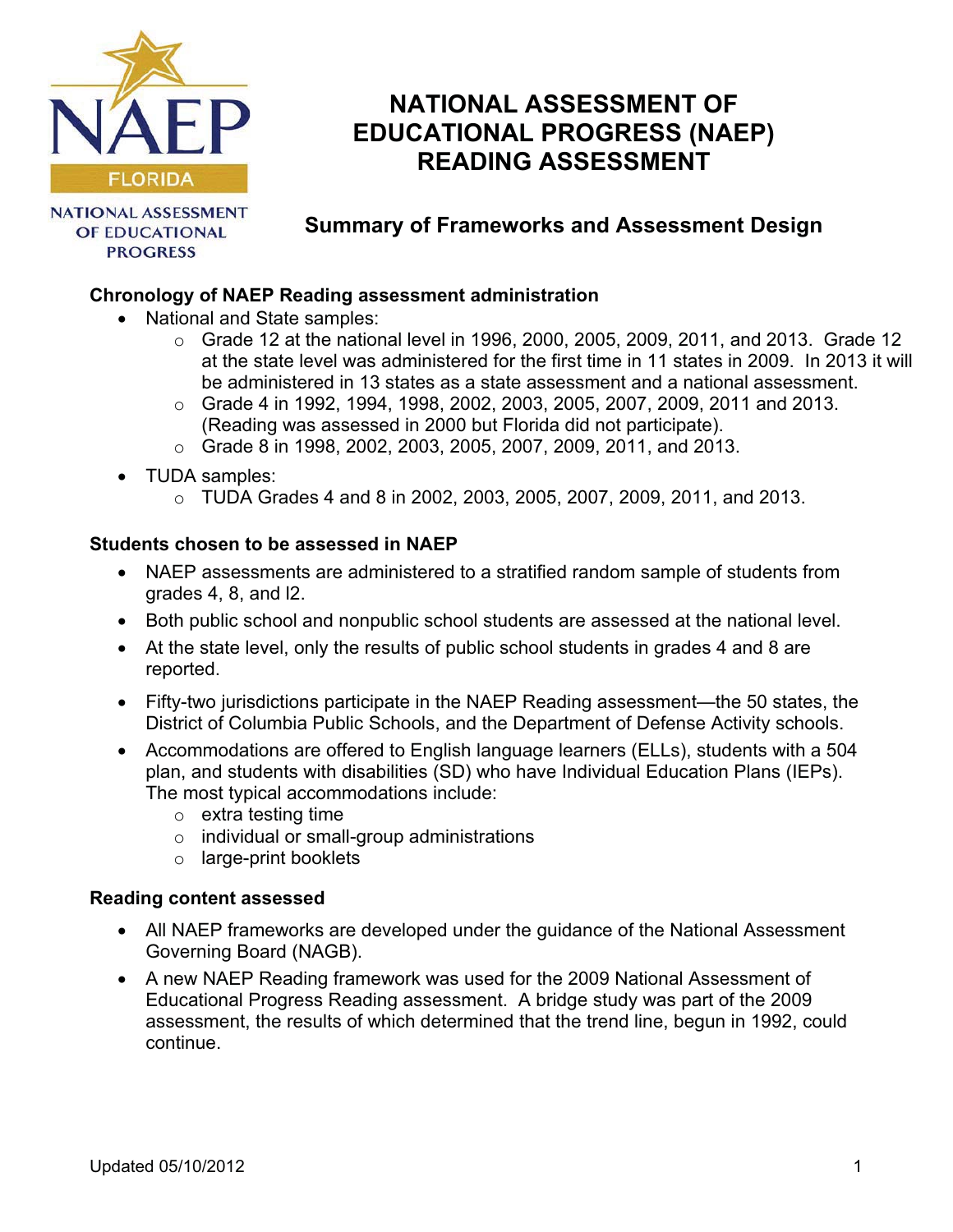- A framework specifies what is to be assessed and how it is to be assessed. The new reading framework can be accessed at [http://www.nagb.org/publications/frameworks/reading-2011-framework.pdf.](http://www.nagb.org/publications/frameworks/reading-2011-framework.pdf)
- A NAEP framework does not specify how a subject should be taught nor does it prescribe a particular curricular approach to teaching.
- The NAEP Reading assessment measures student reading comprehension in English and the ability to apply vocabulary knowledge to assist in comprehending what is read.
- The NAEP reading framework provides a broad definition of reading that includes:
	- $\circ$  understanding written texts
	- $\circ$  developing and interpreting meaning
	- $\circ$  using meaning as appropriate to type of text, purpose, and situation
- Two types of texts are included on the assessment:
	- o literary texts
		- 1. fiction
		- 2. literary nonfiction
		- 3. poetry
	- $\circ$  Informational texts
		- 1. exposition
		- 2. argumentation and persuasive text
		- 3. procedural texts and documents

#### **Distribution of Items by Type of Text and Grade**

| Grade | <b>Literary</b> | Informational |
|-------|-----------------|---------------|
|       | 50              | 50            |
|       | 45              | 55            |
| n     | 30              |               |

- The NAEP Reading assessment includes vocabulary items. The assessment of vocabulary occurs in the context of the passage and functions as a:
	- $\circ$  measure of passage comprehension
	- $\circ$  test of a reader's specific knowledge of a word's meaning as intended by the passage author
- The reading framework defines reading as an active and complex process that involves:
	- $\circ$  three contexts of reading
		- 1. understanding written text
		- 2. developing and interpreting meaning
		- 3. using meaning as appropriate to type of text, purpose, and situation
	- $\circ$  three cognitive targets referring to the kinds of thinking that underlie reading comprehension
		- 1. locate/recall
		- 2. integrate/interpret
		- 3. critique/evaluate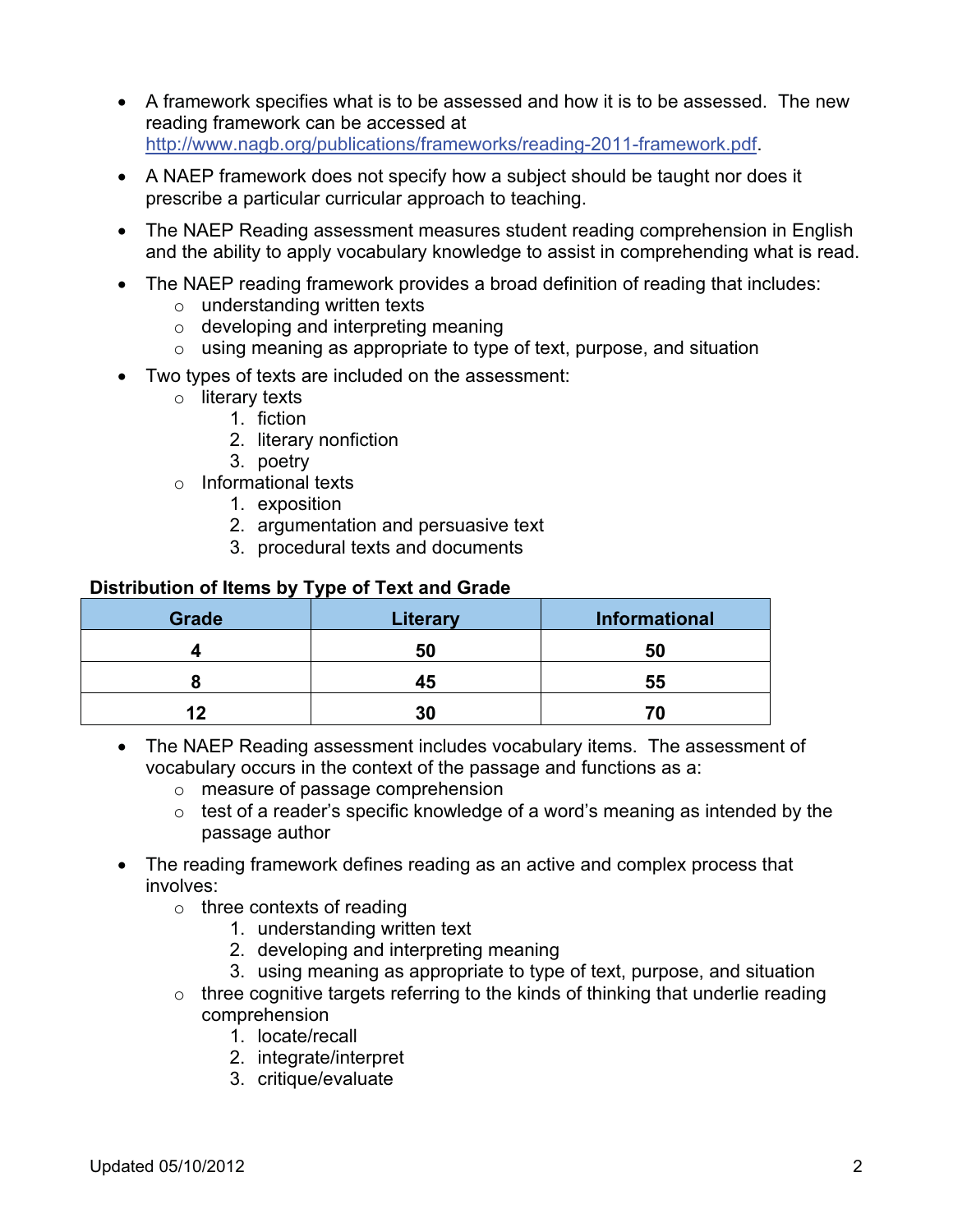| <b>Grades</b> | <b>Locate/Recall</b> | Integrate/Interpret | <b>Critique</b> |
|---------------|----------------------|---------------------|-----------------|
|               | 30                   | 50                  | or              |
|               | 20                   | 50                  | 30              |
| פ ו           | 20                   | 43                  | 35              |

#### **Percentage Distribution by Cognitive Targets and Grade**

#### **Reading assessment administration**

- Assessment takes approximately 90 minutes to administer. This includes two separately timed blocks of items, each 25 minutes in length, and background questions.
- Students are given assessment booklets containing reading passages and comprehension questions.
- Passages are 200 to 800 words in length at grade 4; 400-1,000 words at grade 8; and 500-1,500 words at grade 12.
- Questions are presented in two formats:
	- $\circ$  multiple-choice
	- $\circ$  constructed-response
		- � short answer constructed-response questions require a one- or twosentence answer
		- � extended answer constructed-response questions require a paragraph or full-page response

#### **Item Construction by Type of Format and Grade**

| Grade           | <b>Multiple-Choice</b> | <b>Constructed Response</b> |
|-----------------|------------------------|-----------------------------|
| Grade 4         | 50%                    | 50%                         |
| Grades 8 and 12 | 40%                    | 60%                         |

#### **Distribution by Time to Be Spent on Specific Item Types**

| <b>Grade</b> | <b>Multiple-</b><br><b>Choice</b> | <b>Short Constructed</b><br><b>Response</b> | <b>Extended Constructed</b><br><b>Response</b> |
|--------------|-----------------------------------|---------------------------------------------|------------------------------------------------|
| 4            | 50%                               | 40%                                         | 10%                                            |
| 8            | 40%                               | 45%                                         | 15%                                            |
| 12           | 40%                               | 45%                                         | 15%                                            |

• Because each block is spiraled with other blocks and is administered to a representative sample of students, the results can be combined to produce average group and subgroup results based on the entire assessment.

- Background questions gather information that is used for analyzing a number of student demographic and instructional factors related to student achievement. Questions such as, "How many books are there in your home?" are asked and four different number ranges are provided for the student to choose from.
- The reading assessment cannot be read aloud, and no alternate language version is available for Florida students since the assessment measures reading in English.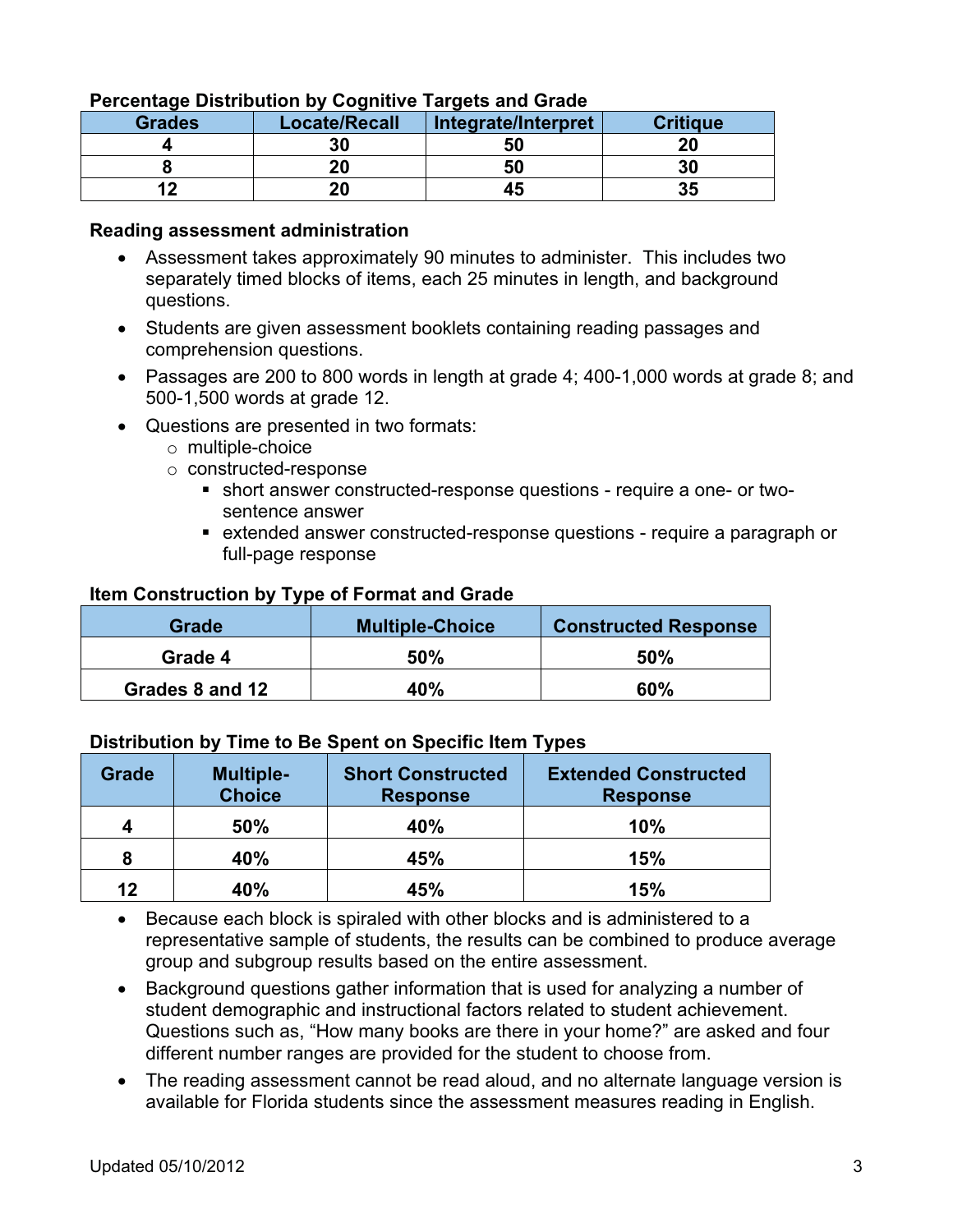#### **Scoring criteria for constructed-response items used on all NAEP assessments**

- Unique scoring guides are developed for each question.
- Scoring guides describe the specific criteria for assigning a score level to student responses.
- Scoring process:
	- $\circ$  Expert scorers are extensively trained how to determine what score level to assign to student responses.
	- $\circ$  Scoring is monitored to ensure the scoring standards are being adhered to reliably
	- $\circ$  Monitoring measures the consistency of scoring the same items administered in different assessments—therefore ensuring consistency of application standards across assessment years
	- $\circ$  The percentage of exact agreement among raters of the same student responses are tracked

# **Reporting NAEP scores on all NAEP assessments**

- Results are used to compile national, state, and selected urban district data. No results are generated for schools or individual students.
- National results reflect the performance of all grades 4, 8, and 12 students in public schools, private schools, Bureau of Indian Education (BIE) schools, and Department of Defense Activity schools.
- National Public and State results reflect the performance of students in public schools in grades 4 and 8.
- Overall results are reported for various groups of students: by race/ethnicity, eligibility for the National School Lunch Program, students with disabilities (SD), English language learners (ELL), and by gender.
- NAEP reports scores in two different ways: average scale scores and achievement levels. Both scores are based on the performance of samples of students, not the entire population.
- • Reading average scale scores indicate how much a student *knows and can do* based on a 0–500 scale. The scores are reported as:
	- $\circ$  Average scale scores (range from 0–500)
	- $\circ$  Percentiles (10<sup>th</sup>, 25<sup>th</sup>, 50<sup>th</sup>, 75<sup>th</sup>, and 90<sup>th</sup>), which show trends in performance for lower-, middle-, and higher-performing students
- • Achievement levels
	- $\circ$  offer a means of identifying percentages of students who have demonstrated certain proficiencies
	- $\circ$  are performance standards based on scale scores and define the degree to which student performance meets expectations of what students *should know and be able to do*
	- $\circ$  are set by NAGB
		- • *Advanced* represents superior performance
		- *Proficient* represents solid academic performance. Students reaching this level have demonstrated competency over challenging subject matter